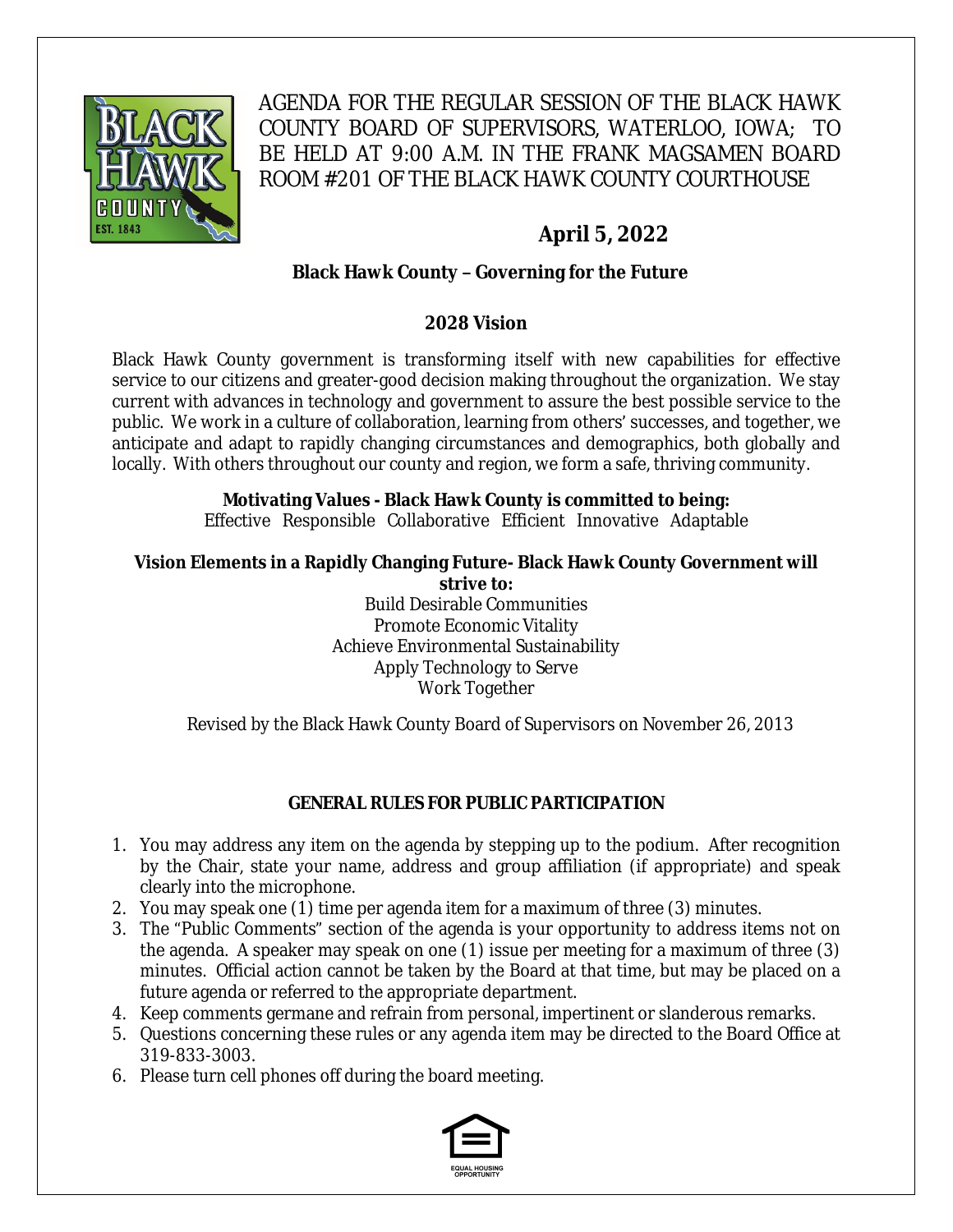Black Hawk County is inviting you to a scheduled Zoom meeting.

Join Zoom Meeting [https://us02web.zoom.us/j/82228015940?pwd=Y1p5OWtwNitrWjliZU5oM0dHVEtHdz09](https://gcc02.safelinks.protection.outlook.com/?url=https%3A%2F%2Fus02web.zoom.us%2Fj%2F82228015940%3Fpwd%3DY1p5OWtwNitrWjliZU5oM0dHVEtHdz09&data=04%7C01%7Ckzwanziger%40blackhawkcounty.iowa.gov%7Ce0be7a0403184f008bff08da124af923%7C9960f5b6faae4bb3a122c43aceeaa06d%7C0%7C0%7C637842410453831147%7CUnknown%7CTWFpbGZsb3d8eyJWIjoiMC4wLjAwMDAiLCJQIjoiV2luMzIiLCJBTiI6Ik1haWwiLCJXVCI6Mn0%3D%7C3000&sdata=3BhTkGz2hASi3QlOVxMveNUCi%2BYg59QqYcXaCEdVBl4%3D&reserved=0)

Meeting ID: 822 2801 5940 Passcode: 933982

Dial by your location +1 312 626 6799 US (Chicago) +1 646 558 8656 US (New York) +1 301 715 8592 US (Washington DC) +1 346 248 7799 US (Houston) +1 669 900 9128 US (San Jose) +1 253 215 8782 US (Tacoma) Find your local number: [https://us02web.zoom.us/u/kMZSi6QyD](https://gcc02.safelinks.protection.outlook.com/?url=https%3A%2F%2Fus02web.zoom.us%2Fu%2FkMZSi6QyD&data=04%7C01%7Ckzwanziger%40blackhawkcounty.iowa.gov%7Ce0be7a0403184f008bff08da124af923%7C9960f5b6faae4bb3a122c43aceeaa06d%7C0%7C0%7C637842410453831147%7CUnknown%7CTWFpbGZsb3d8eyJWIjoiMC4wLjAwMDAiLCJQIjoiV2luMzIiLCJBTiI6Ik1haWwiLCJXVCI6Mn0%3D%7C3000&sdata=dbXQbnr7Dz%2Bk9zz1biqsslFEdL5p%2BIZ4RLvuk%2FNACOI%3D&reserved=0)

# **ROLL CALL**

## **MOMENT OF SILENCE – To Reflect on Actions**

## **PLEDGE OF ALLEGIANCE**

**1. AGENDA RECEIVED AS PROPOSED OR AS AMENDED**

## **2. PUBLIC COMMENTS**

## **3. CLAIMS AND PAYMENTS**

A. Resolution **–** that the Board of Supervisors APPROVE EXPENDITURES, and that the County Auditor be authorized and directed to ISSUE CHECKS, against the various settlement of such claims as allowed.

## **4. RECEIVE PROJECT UPDATES FROM DEPARTMENT HEADS/ELECTED OFFICIALS**

**5. MINUTES APPROVED –** March 29, 2022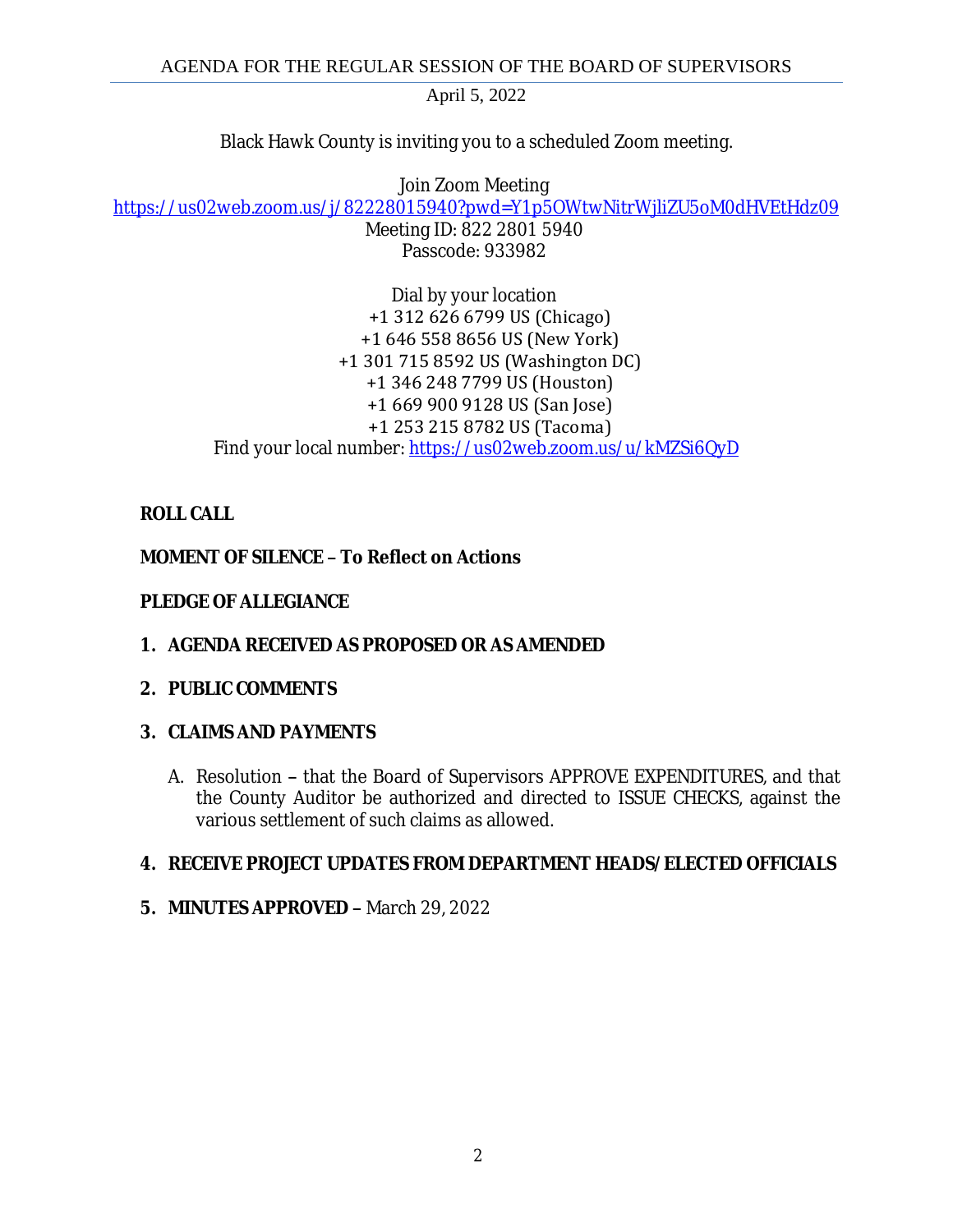#### **6. CONSENT AGENDA**

The following items will be acted upon by voice vote on a single **RESOLUTION**, without separate discussion, unless someone from the board or the public requests that a specific item be considered separately.

#### A. TO APPROVE, RECEIVE, PLACE ON FILE WITH THE COUNTY AUDITOR

- 1. The Board of Supervisors APPROVE INTERGOVERNMENTAL JOURNAL ENTRIES, and that the County Auditor be authorized and directed to TRANSFER monies within the various funds as submitted.
- 2. The PAYROLL ADJUSTMENTS submitted by the various departments and the County Auditor be authorized and directed to adjust his records accordingly.
- B. TO RECEIVE AND PLACE ON FILE WITH THE COUNTY AUDITOR
	- 1. The PERMIT FOR UTILITY WORK WITHIN THE RIGHT-OF-WAY for Cedar Falls Utilities, Cedar Falls, Iowa for placement of underground electric utility on County right-of-way along Cedar Wapsi Road as recommended by Catherine Nicholas, County Engineer.
- C. TO APPROVE AND DIRECT THE CHAIR TO SIGN
	- 1. The RENEWAL APPLICATION for a Class "A" Liquor License (LA) submitted by Moose Lodge #328, 6336 La Porte Road, Waterloo, IA.

#### **7. PROCLAMATIONS**

A. Resolution – to proclaim the month of April as Sexual Assault Awareness Month

#### **8. OTHER BUSINESS**

- A. Motion to direct the County Auditor to advertise for a public hearing to be held at 9:05 a.m. on Tuesday, April 19, 2022, in Board Room 201 of the Black Hawk County Courthouse, 316 E. 5th Street, Waterloo, Iowa on the proposed Ordinance No. 77-263 from a request submitted by Mark Becker at 6925 Ansborough Avenue to rezone 1.5 acres from "A" Agriculture District to "A-R" Agricultural-Residential District in order construct one new single-family home.
- B. Motion to approve the PERSONNEL REQUISITION submitted for an Assistant County Attorney (full-time, replacement) with a start date no sooner than May 31, 2022, as recommended by Brian Williams, County Attorney.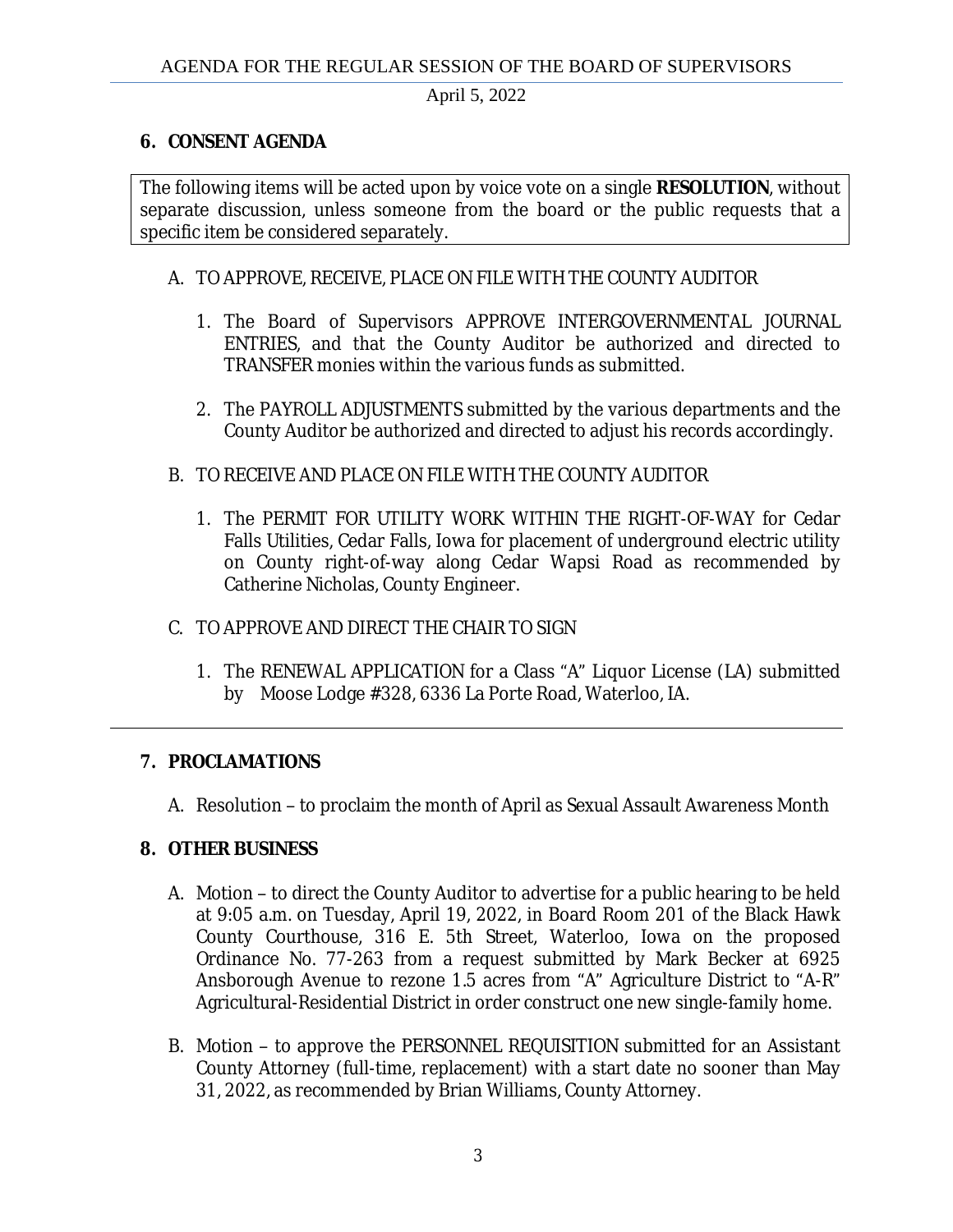- C. Motion to approve the PERSONNEL REQUISITION submitted for an Assistant County Attorney (part-time, replacement) with an immediate start date as recommended by Brian Williams, County Attorney.
- D. Motion that the PERSONNEL REQUISITION for a Court Debt Recover Officer, (full time, replacement) with an immediate start date in the County Attorney's Office be approved, as recommended by Brian Williams, County Attorney.
- E. Resolution that the 90 DAY EMBARGO authorizing weight restrictions of vehicles to be operated in Black Hawk County as provided under §321.236(8), §321.255, §321.471 and §321.473 of the Code Of Iowa effective from April 5, 2022 for Ninety (90) days on Watters Road from approximately 6700 feet east of Platt Road to the west line of Hudson City limits, approximately 0.25 miles east of Holmes Road, with a limit of 10 tons be approved and direct the Chair to sign for same as recommended by Catherine Nicholas, County Engineer.
- F. Motion to AUTHORIZE and direct the Chair to sign the Fiscal Year 2023 Iowa Department of Transportation Secondary Road Budget and Five-Year Construction Plan as recommended by Catherine Nicholas, County Engineer.
- G. Resolution that the funding request between the Black Hawk County Metropolitan Area Transportation Policy Board (MPO) and Black Hawk County for the fiscal year 2026 Donald Street Resurfacing Project be approved and direct the Chair to sign for same as recommended by Catherine Nicholas, County Engineer.
- H. Resolution that the APPLICATIONS for property tax exemption under authority of the Iowa Property Tax Natural Resources Exemption and Assessment Law, including Open Prairie and Wildlife Habitat, Pursuant to §427.1 Code of Iowa be approved and direct the Chair to sign for same as recommended by T.J. Koenigsfeld, ICA, Black Hawk County Assessor.

## **9. ANY REPORTS OR INFORMATION FROM THE BOARD**

#### **10. CLOSED SESSION**

- A. Resolution that pursuant to the provisions of §21.5(j), Code of Iowa, the Black Hawk County Board of Supervisors shall proceed into CLOSED SESSION at 9:05 a.m., for the purpose of hearing proposals stemming from the pending county space analysis.
- B. Motion that the Board of Supervisors meeting in closed session be adjourned.

#### **11.ADJOURNMENT**

#### **PLEASE NOTE BOARD OF SUPERVISORS AGENDA DEADLINE IS WEDNESDAY AT 4:00 P.M.**